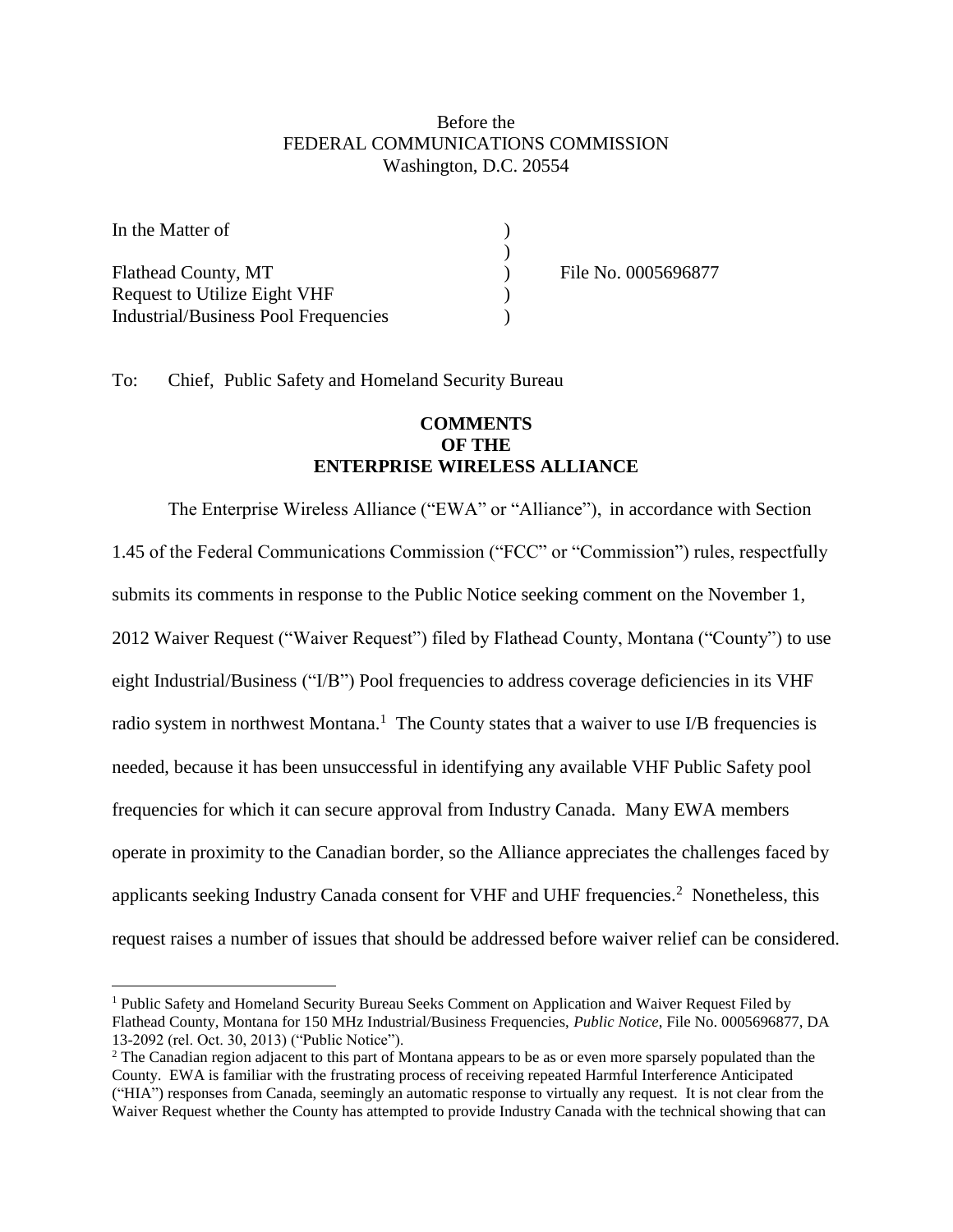As an initial matter, it is troubling that the transition from an analog to digital P25 network has been identified by the County as causing both the "loss of coverage and severe multipath problems<sup>33</sup> that dictate the need for these additional sites and, therefore, the I/B frequencies. The public safety community has been actively encouraged to migrate to P25 technology. If the County's experience is representative of the impact of doing so, then the FCC should consider carefully the impact of this initiative on available spectrum resources, at least in the VHF band.

The relief requested also raises a fundamental question about Public Safety frequency assignment standards. Flathead County has a population of less than 91,000. Only six percent (6%) of its land mass is developed; the remainder is classified as national or state forest land, corporate timber land, agricultural land, or simply wilderness. The entire State of Montana has a population of just over 1,000,000. Even recognizing the impact of Canadian clearance on spectrum availability, it is extraordinary that there are no assignable VHF Public Safety frequencies in one of the more rural counties in the nation.<sup>4</sup> The reason is highlighted in its letter dated August 28, 2013 in which the County stated that "shared use of VHF channels in Public Safety…would lead to catastrophic issues…."<sup>5</sup>

In a perfect world of unlimited spectrum resources, all users – governmental entities, airlines, utilities, commercial service providers - would have exclusive use of all their channels. Since that is not possible, the FCC's Part 90 rules provide clear guidance about channel re-use and sharing requirements. While EWA does not dispute that certain Public Safety functions

 $\overline{a}$ 

be used to overcome an HIA or whether it has requested on air testing to disprove concerns about potential interference.

<sup>&</sup>lt;sup>3</sup> Waiver Request at 1.

<sup>4</sup> It would have been expected that the FCC's narrowband mandate would have increased the spectrum supply in areas such as Montana. Apparently the impact was not sufficient to obviate the filing of the Waiver Request. <sup>5</sup> County letter dated August 28, 2013.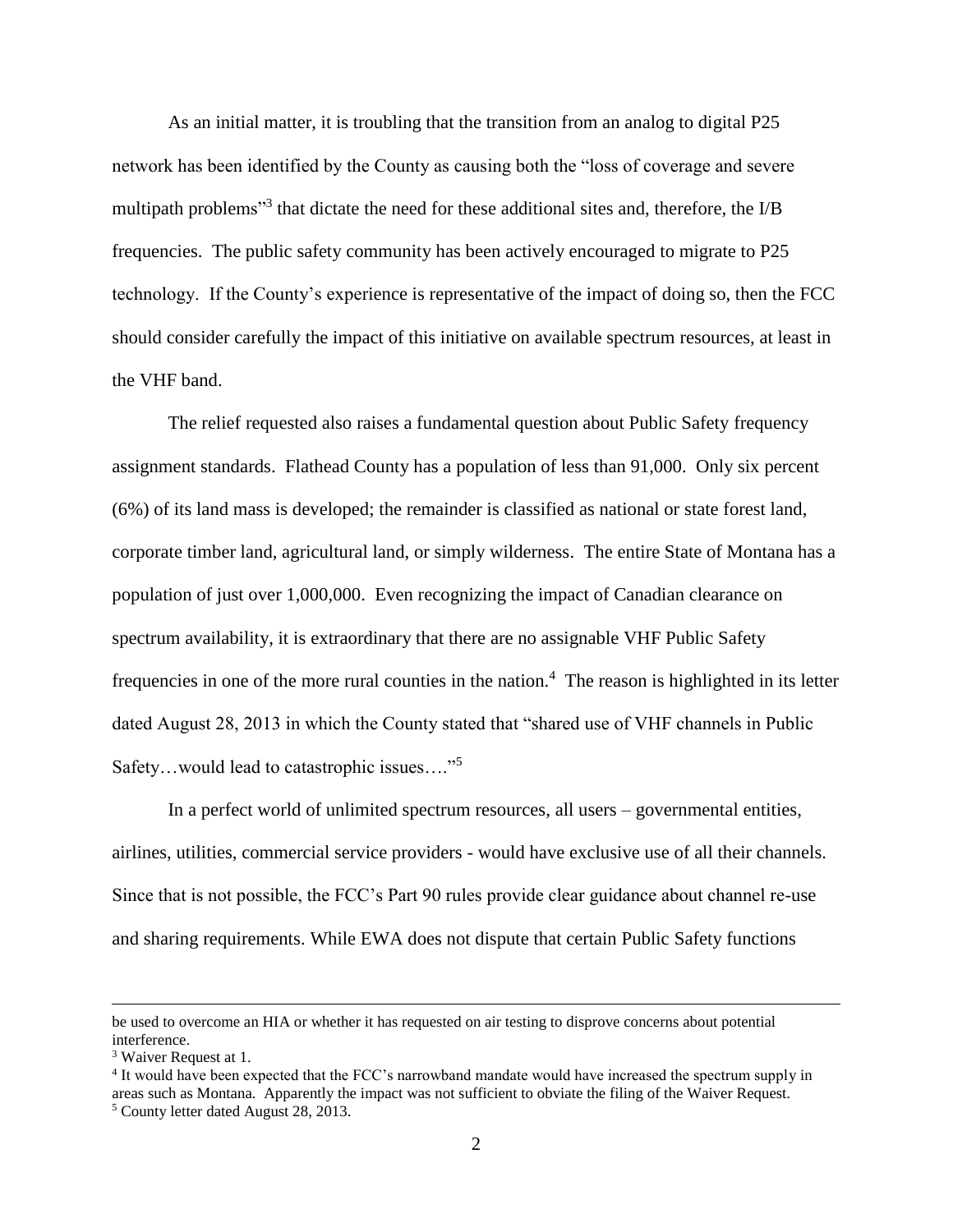warrant exclusive channel assignments, not all governmental activities demand that level of frequency availability. It also is of concern that even in such a lightly populated area, governmental entities do not appear to be able to devise reasonable approaches for cooperating in the re-use or shared use of frequencies.

For example, in a letter dated March 18, 2013 signed by Jack Spillman, APCO Montana Frequency Advisor, and filed in support of the Waiver Request,<sup>6</sup> Mr. Spillman explained that the County's system is part of the State of Montana P25 digital trunked system. Yet that same letter states that the State - and others - all denied requests from the County for Letters of Concurrence ("LOCs") to re-use frequencies assigned to those entities. Mr. Spillman, speaking as a County employee in the August 28, 2013 letter, responded to questions from the FCC by stating that 10 VHF frequencies that might appear to be clear are not available because they are used in the statewide mutual aid system. While the State may be free to designate as many frequencies as it chooses for this purpose, when doing so does not prevent qualified entities from securing Public Safety frequencies for other than mutual aid needs, it is reasonable for the FCC to consider whether this designation within the State justifies the waiver relief sought by the County.

EWA also wonders whether the County has given sufficient consideration to redeploying its own supply of VHF frequencies for use at its additional sites. The FCC's ULS records reflect 20 discrete VHF frequencies assigned to the County; two discrete VHF frequencies assigned for EMS in the County; one discrete VHF frequency for Health Services; and six discrete VHF frequencies assigned to the County Sheriff's Department. While it is not possible to determine for what purpose each of the County's VHF frequencies is being used, the Waiver Request states that, "All of the Public Safety in the area uses this [digital P25] system, including the Sheriff's

 $\overline{a}$ 

<sup>&</sup>lt;sup>6</sup> Mr. Spillman is also the Radio System Administrator for the County and was the signatory on the Waiver Request and on the August 28, 2013 letter referenced above.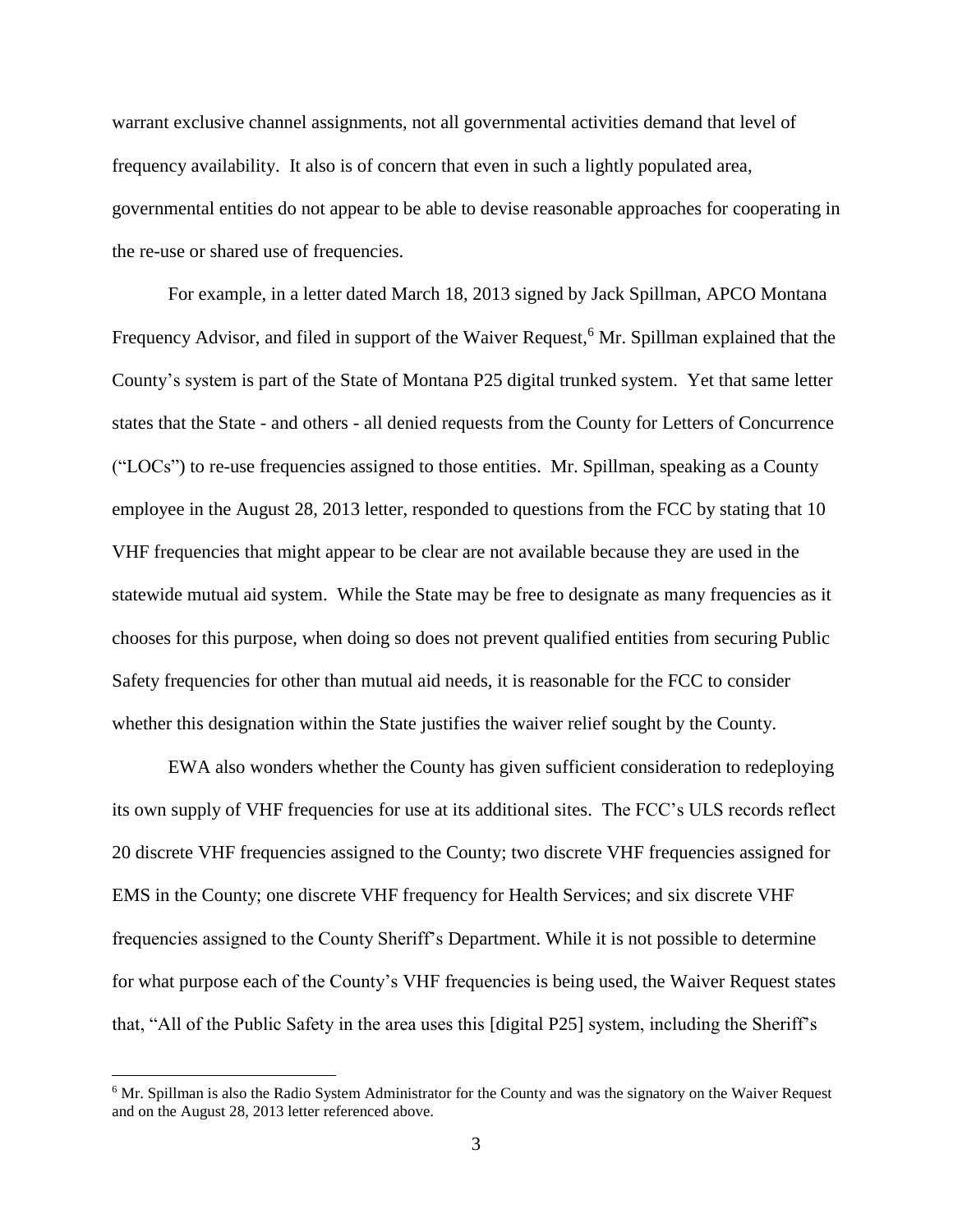Office, 3 Police Departments, Fire and Rescue, County Roads, Local Fire, Fish, Wildlife and Parks...."<sup>7</sup> Most of the County's existing VHF licenses are designated as conventional and so clearly are not part of the digital P25 system. Some of the authorizations specify County Sheriff's Department, EMS Services, or Health Services, all of which would appear to be using the trunked system according to the Waiver Request. Has it been determined whether the frequencies assigned under those call signs, as well as others without a clearly defined use, are still needed as stand-alone systems in light of the statement above? Further, the instant application requests authority for 250 mobile units. How many additional County employees, employees beyond those that the County says are using the digital P25 system, require two-way radio communications to provide services for a population of only 91,000 and is there a reason that they are not migrating to the P25 system?<sup>8</sup>

Finally, the Public Notice notes that the Waiver Request includes a concurrence letter from AAA, an FCC-certified I/B Pool frequency coordinator, stating that the I/B frequencies requested were properly coordinated. EWA disagrees. The Alliance conducted its own analysis and determined that the County's proposed use of frequencies 157.680 MHz and 159.7425 MHz with MO8 status does not provide adequate protection to licenses held under call signsWNDL238, WPEQ706, and WQIJ561, pursuant to the FCC's directive for MO8 contour calculations in its letter dated March 19, 2008.

The difficulties in securing spectrum in proximity to the Canadian border are well known to all Part 90 licensees that operate in those areas. They are real and frustrating. However, the Waiver Request raises issues about the protection criteria that were used to determine Public Safety frequency availability for the sites in question, including the potential use of the County's

 $\overline{a}$ 

<sup>7</sup> Waiver Request at 1.

<sup>8</sup> The cumulative number of Public Safety radios on the granted and requested County licenses exceeds 3,000, or one for every 30 citizens in the County.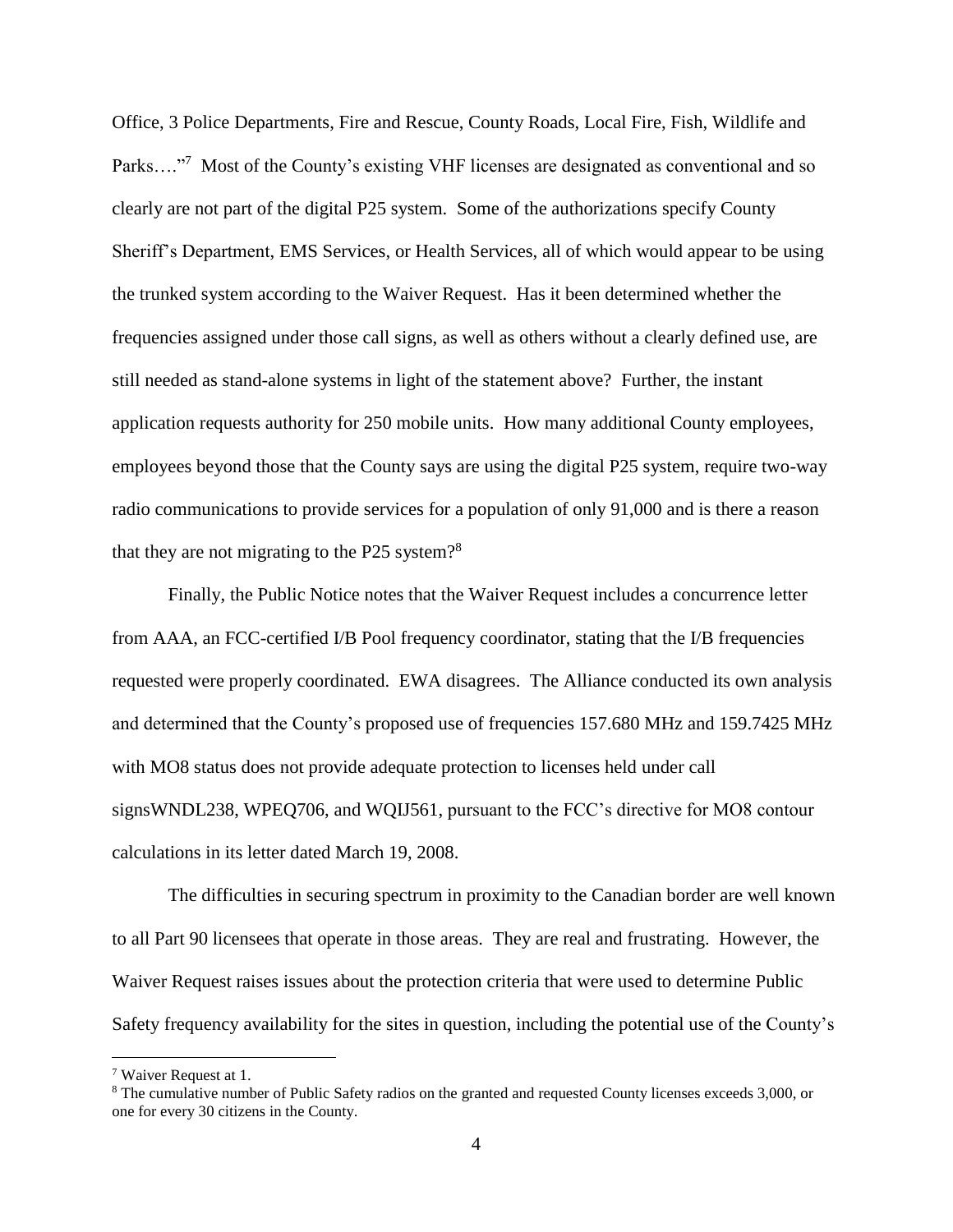own VHF frequency supply, about the effort made to secure Industry Canada approval, and about the AAA concurrence letter that require further investigation before any waiver relief should be granted.

ENTERPRISE WIRELESS ALLIANCE

 $By:$  / au u  $\prime \cdot$  UVV  $\cdot$ 

Mark E. Crosby President/CEO 8484 Westpark Drive, Suite 630 McLean, Virginia 22102 (703) 528-5115

Counsel:

Elizabeth R. Sachs Lukas, Nace, Gutierrez & Sachs, LLP 8300 Greensboro Drive, Ste. 1200 McLean, VA 22102 (703) 584-8678

November 27, 2013